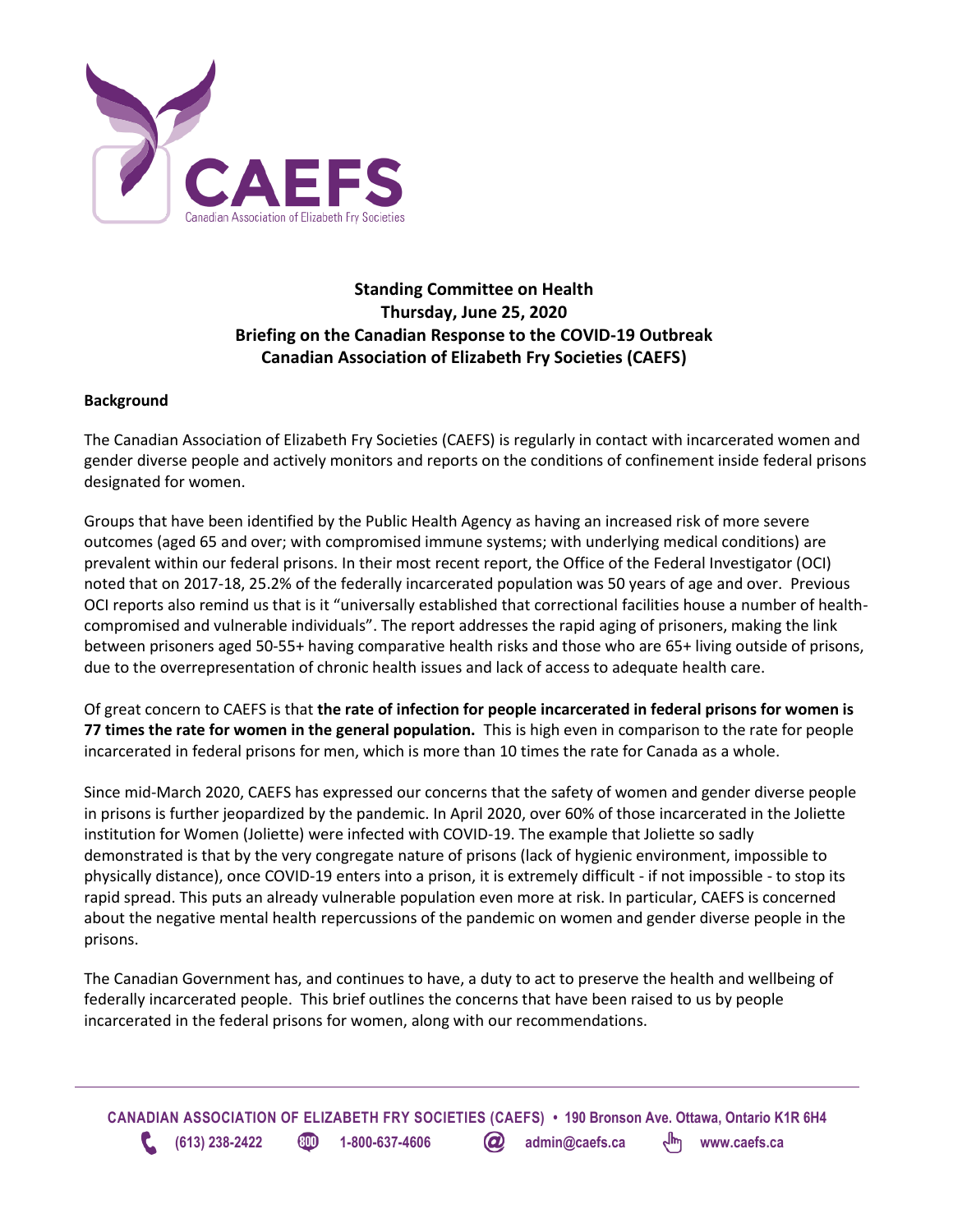## **Concerns Regarding the Federal Prisons Designated for Women During COVID-19**

When Correctional Services Canada suspended visits from the public into the prisons on March 14th, 2020, CAEFS' in-person monitoring of the conditions of confinement within the federal prisons designated for women was also suspended. However, through phone calls to our Regional and National 1-800 numbers, CAEFS has collected detailed and up-to-date information about conditions of confinement from incarcerated women and gender diverse people in federal prisons designated for women. During our recent communications with these groups, **concerns about health were reported more than any other concerns.** Health concerns stem from two main issues: (1) the impossibility of physical distancing while incarcerated and (2) substantive changes to conditions of confinement.

## *The Impossibility of Physical Distancing*

Consistently, individuals informed us that it is impossible to maintain physical distancing in the prisons, given their communal living arrangements. **Living units are shared by up to a dozen people,** where each unit shares toilets, showers, fridges, sinks, pots, pans and utensils. Many people in the prisons have also expressed that they **do not have control over when or if staff enters their living.** This has led to concerns over the possibility of staff bringing in the virus. The impossibility of physical distancing is compounded with a frequently noted **lack of access to cleaning supplies.** Indeed, prisoners have continually expressed worry over limited access to cleaning supplies, personal protective equipment and hand sanitizer and how this puts them at even more of an increased risk of infection.

## *The Substantive Changes to Conditions of Confinement*

Since the emergence of COVID-19, the following changes have also been regularly reported in the federal prisons for women:

- The use of "cell restriction" (being confined to one's room)
- The reported use of Structured Intervention Units to isolate prisoners who were showing symptoms.
- The suspension of all programming and visits;
- Limited access to health care staff, including for prenatal concerns, and a lack of onsite doctors;
- Adapted movement schedules, such as only being allowed out of their living units or pods for less than an hour a day;
- Limited access to phones, especially in areas where the phone is located outside of the living unit or pod;
- Limited access to legal counsel;
- Limited access to video visits and reports of malfunctioning technology;
- Limited access to parole officers and grievance coordinators;
- Limited access to Elders and other cultural supports;
- Lack of response and /or delayed response times to 'inmate' requests;

Overall, many incarcerated people in the federal prisons for women have reported that the general environment is tense and anxious, that there is a lack of transparent communication, and that they are given insufficient information regarding COVID-19 and current conditions. Numerous callers have expressed that the current restrictions may, or have, adversely impacted their overall physical and mental health.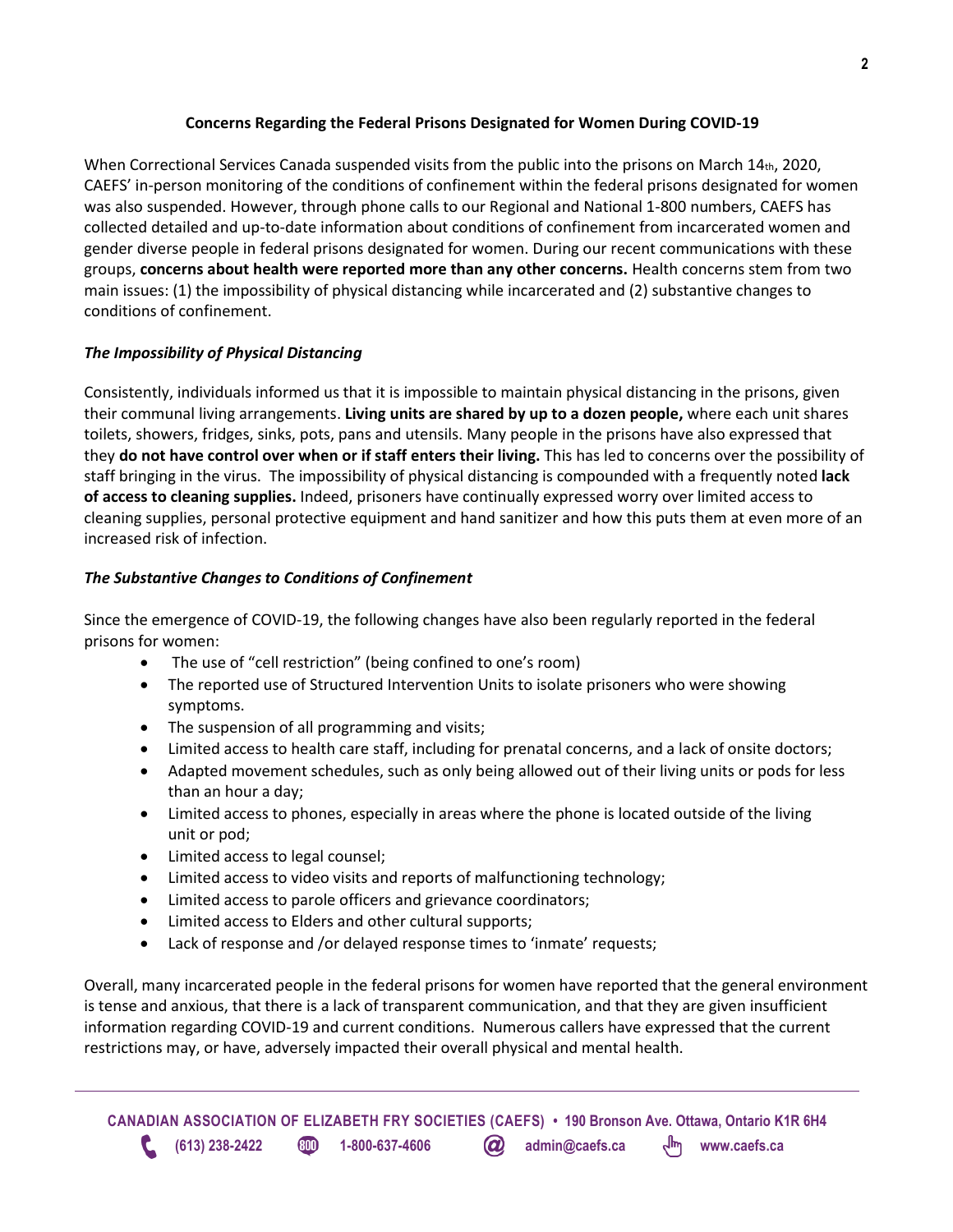It should be noted that since April 2, 2020 these concerns were consistently and regularly brought forward to the Wardens of the federal institutions designated for women via teleconference meetings regional advocacy teams. Following these meetings, CAEFS wrote letters to summarize the systemic concerns discussed and sent them to the institution's Warden, copying the Commissioner of Correctional Services Canada, the Deputy Commissioner for Women's Prisons of Correctional Services Canada, the Correctional Investigator, the Chief Commissioner of the Canadian Human Rights Commission and interested Senators. As such, we can confirm that Correctional Services Canada National Headquarters and the Wardens of the federal prisons designated for women have been made aware of these concerns throughout the pandemic.

#### **CAEFS' Recommendations**

### **Depopulate the Prisons**

Correctional Service of Canada's health care system is not equipped to care for prisoners who have contracted COVID-19 and adequate preventative measures are not being employed to protect prisoners from future outbreaks or a second wave of COVID-19.

Any steps taken to depopulate prisons would help protect healthcare resources in the communities where the prisons for women are located, thus protecting the overall health and safety of the public. There are already options available to help facilitate releases:

- Section 121(1.b) of the *Corrections and Conditional Release Act* states that "parole may be granted at any time to an offender […] whose physical or mental health is likely to suffer serious damage if the offender continues to be held in confinement". We argue that continuing to be incarcerated during COVID-19 has indeed caused serious damage to prisoner's mental and physical wellbeing.
- Sections 81 and 84 of the *Corrections and Conditional Release Act* should be used to transfer Indigenous women and gender diverse people into community, and to ensure that ample supports are provided to allow these communities to respond adequately.
- Institutions can also focus on extending unaccompanied temporary absences for medical reasons and expediting hearings for suspension and revocation cases.

Despite these concerns and our advocacy efforts with Correctional Services Canada and senior management at federal prisons designated for women to use the tools at their disposal, little action has been taken to depopulate federal prisons designated for women.

CAEFS encourages the depopulation of prisons as a compassionate and dignified response to preserve human health and life and for the Government of Canada to embrace the community release available for federally incarcerated women.

As an organization dedicated to prison abolition, CAEFS understands that prisons have never served to keep our communities healthy, safe or address harm. Especially now, we echo the calls from prisoners, families of prisoners, legal professionals, health care workers, senators, advocates, organizers, unions, and other service providers to release as many people from prison as possible. We also emphasize the need to direct funds away from carceral systems and invest them in community resources such as long-term housing solutions, mental health support services, accessible childcare, basic income and poverty reduction strategies, resource centres for people who use drugs.